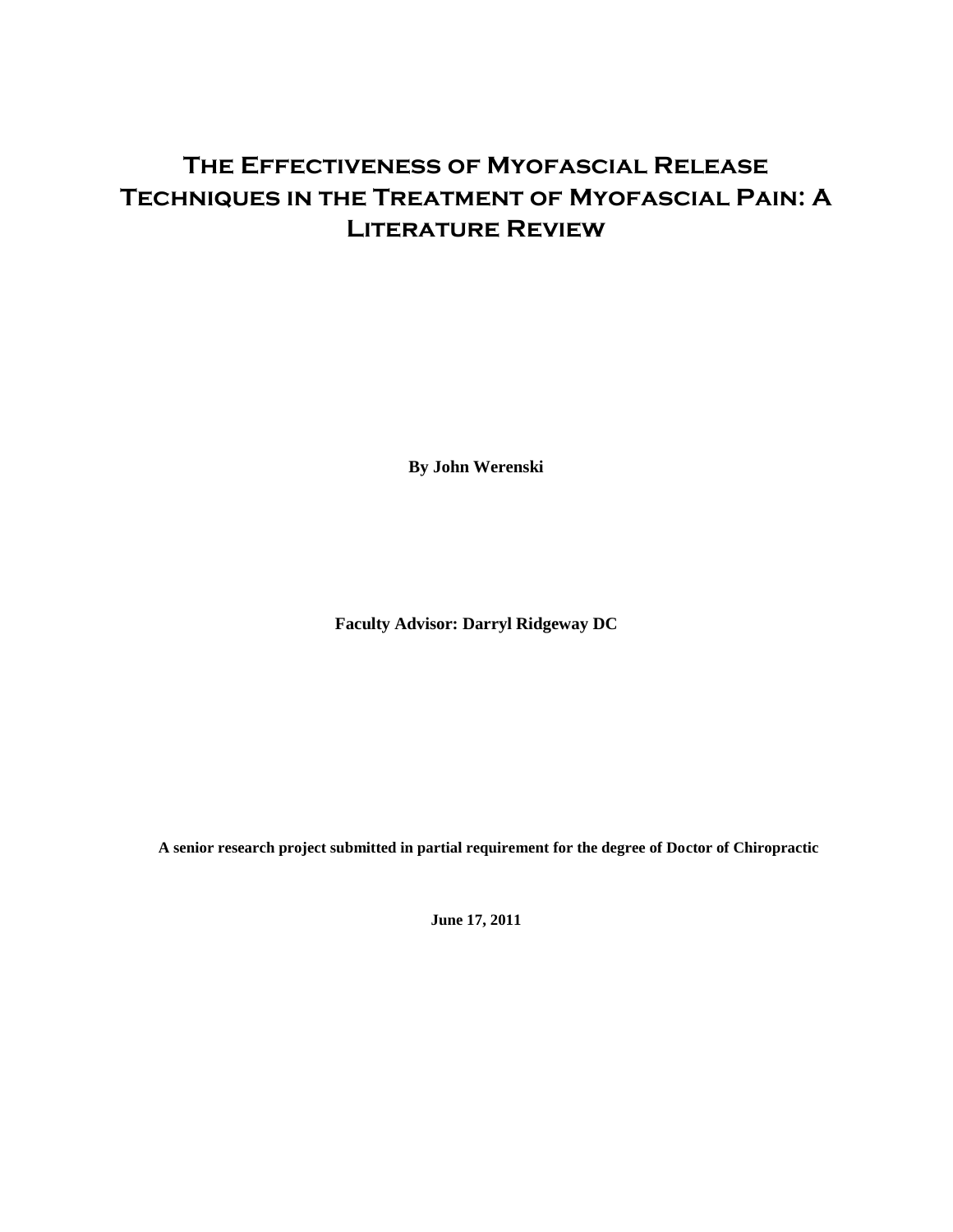### **ABSTRACT**

**Objective:** This article provides an overview of literature on the effectiveness of myofascial release techniques in treating myofascial pain syndromes. Emphasis is given to the way the technique was performed, and in what symptomatology the subjects presented with. The technique was examined in how it was applied, and the duration of the applied treatment. The effectiveness of the treatments will be measured in a change of pain symptoms, and in range of motion.

**Data Collection:** A computer search using PubMed and EBSCOHost generated articles relevant to Myofascial Pain Syndrome, Trigger Points, Myofascial pain, and Myofascial Release.

**Data Synthesis:** Myofascial pain syndrome is a complex process with a number of different causes. An understanding of the causes and clinical presentation is crucial to the diagnosis. The right diagnosis is vital to determining what treatment to use.

**Conclusions:** The consensus of the literature in this review, in addition to several noteworthy texts, supports the usage of myofascial release techniques for the treatment of myofascial pain. Myofascial pain can present in clinical settings and can mimic other conditions. Literature relies on palpation, symptomatology, and patient's history as keys to the diagnosis of this condition. According to the literature, applying an appropriate myofascial technique can be a very effective therapy for myofascial pain. Results have shown a decrease in pain, and an increase in range of motion for the joint acted on by the affected muscle.

**Key Indexing Terms:** Myofascial Release, Myofascial Pain, Myofascial Pain Syndrome, Trigger Points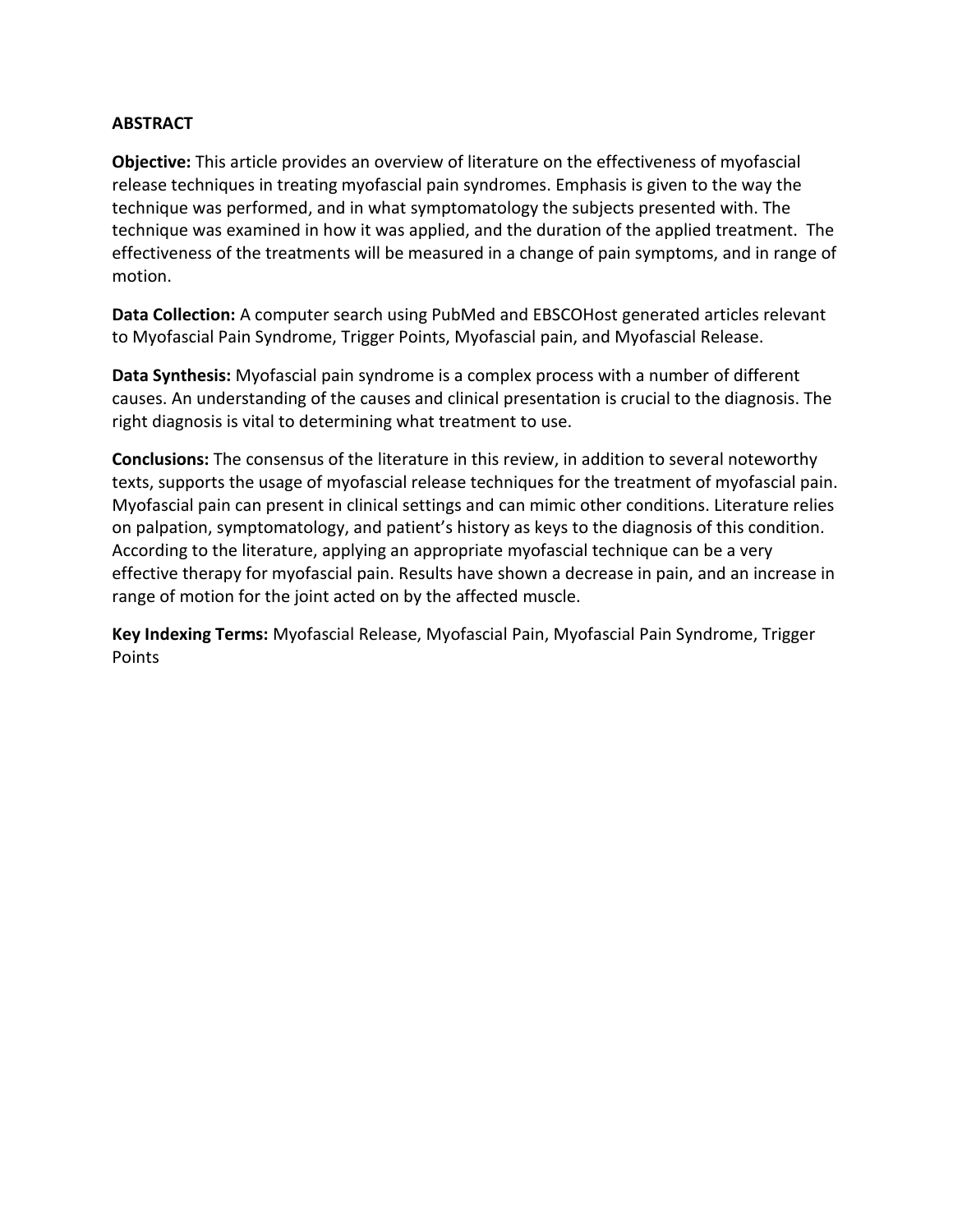**Introduction:** Myofascial pain is characterized by chronic muscle aching with increased sensitivity to pressure. This type of pain is generally a deep, dull ache in the affected muscles, and often refers to a nonspecific zone around the specific muscle. There is generally a tight palpable band of muscle that can be palpated, and these palpable masses are often referred to as "trigger points". These bands are very sensitive to pressure, and patients will feel a sharp pain when you apply pressure on this exact point. When the patient feels this sharp pain you may feel a twitch in the muscle. There will be no articular pain, but there will be reduced range of motion at the joint acted on by the affected muscle. Sleep disturbances and chronic fatigue are sometimes reported, but these symptoms are more common in fibromyalgia (1).

A trigger point is a hypersensitive papule nodule in a taut band. They can be classified into two categories; active or passive trigger points. Active trigger points are associated with spontaneous complaints of pain, which may be present at rest or during motion. Latent or passive trigger points do not cause spontaneous pain, but may be elicited with manual pressure. They may alter motor recruit patterns and restrict range of motion (2). These trigger points can be either primary or secondary. Primary trigger points develop independently and not as the result of trigger point activity elsewhere. Secondary trigger points may develop in antagonistic muscles and neighboring protective muscles as the result of stress and muscle spasms. Trigger points involve numerous sacromeres of muscle bands. Regional shortening of sacromeres is palpable as hyper contracted muscle fibers (2).

Fascia is a tough sheet of connective tissue that envelopes muscles and fascicles. It is composed of collagen, elastin, and ground substance (3, 4). Ground substance is a gel-like fluid,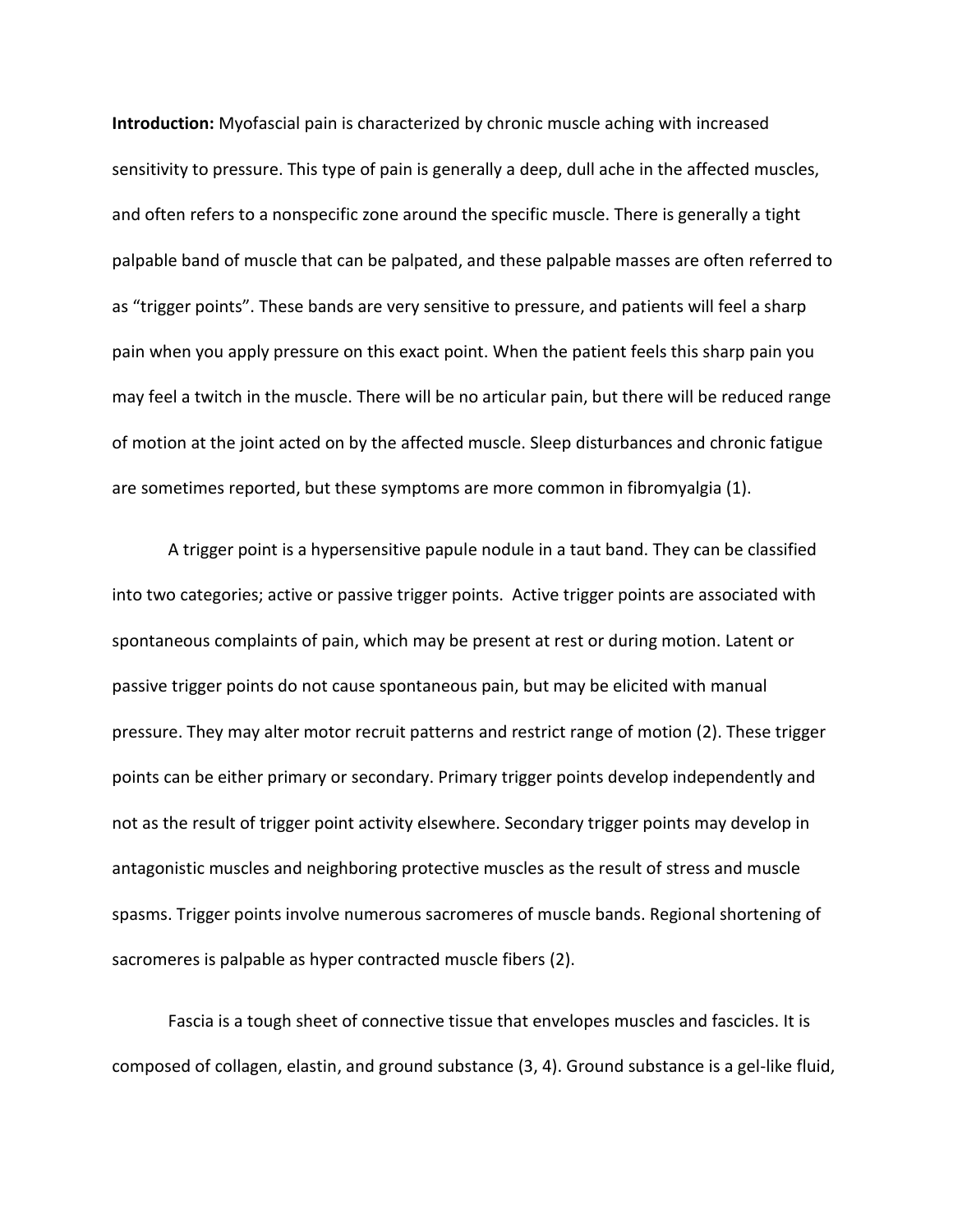that when combined with elastin and collagen make up a tubular network. Fascia interweaves, supports, and protects every other living cell of the body. It can be affected by trauma, inflammation, overuse, underuse, and poor posture. Dysfunctional fascia does not show up on X-rays, magnetic resonance imaging, myelography, computed tomography, or electromyography scans. It can stick to its own fibers that create a pull throughout the structure. This fascia can pull on the skeleton, and compress organs, nerves, blood and lymph vessels (5).

Fascia is a complex structure that connects all throughout the body. Injuries to this structure can vary and be interpreted in many different ways. Tension exerted on spinal fascia is transmitted to the whole spine, and both the upper and lower extremities. Fascia allows for effective load transfer between the spine, pelvis, legs, and arms. Restriction of fascia is responsible for loss of shock absorption, peripheral vascular and nerve entrapments, and loss of motion throughout the body (6). A recent study was conducted by Barker and Briggs and it proved that the posterior fascia extending from the sacrum and lower extremities extends to the upper extremities and human skull. This fascia is continuous, has pain fibers, and is capable of transmitting tension (7).

Anatomical studies have demonstrated the continuity, provided by muscular insertions onto fascia, which exists along the entire posterior upper limb. This continuity can offer a different prospective to the explanation of referred pain. The study was performed on cadavers, and 9 of the subjects were noted to have referral pain from the posterior shoulder to the posterior forearm area. Their distribution of pain did not correspond to a precise nerve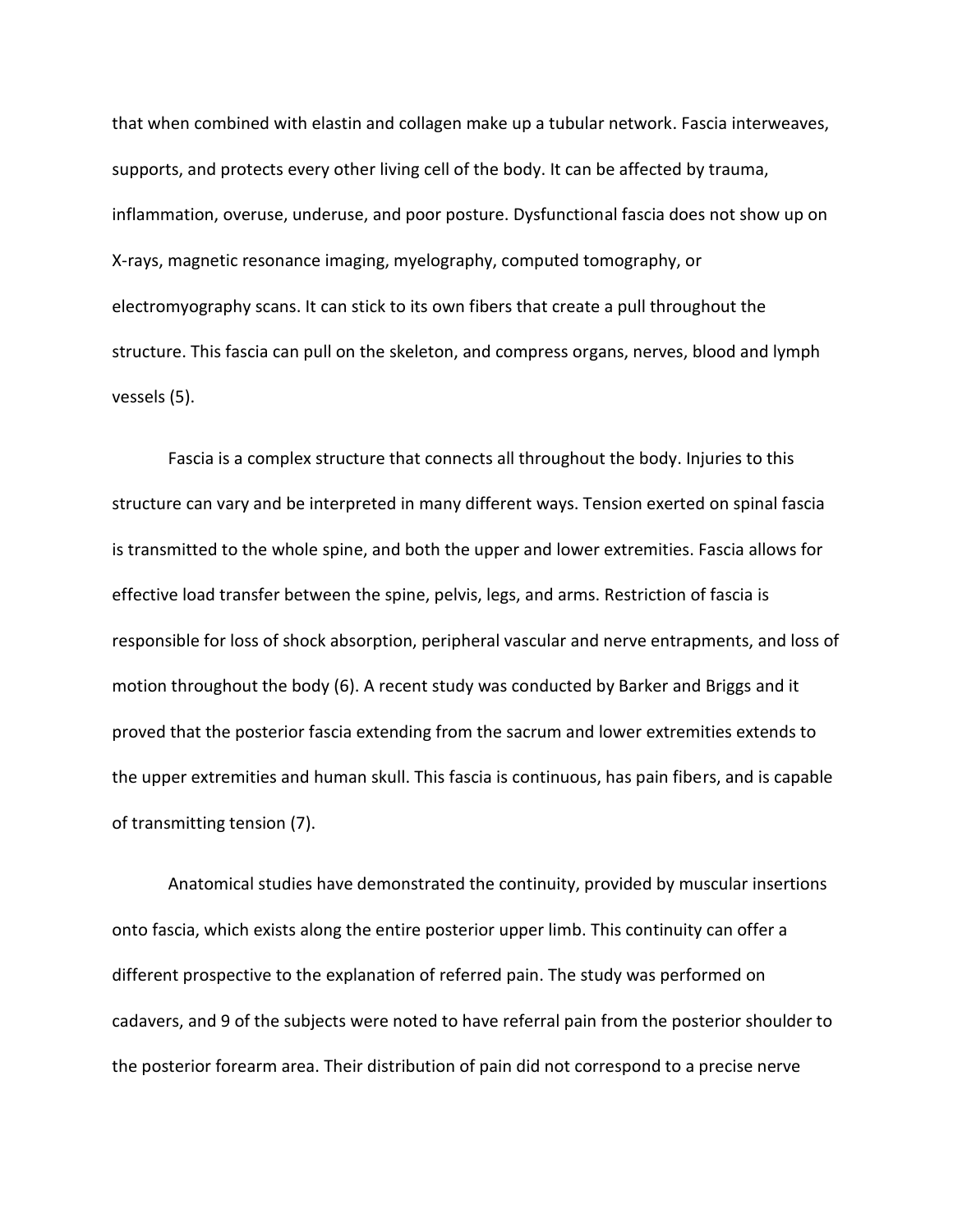root, but it could be interpreted in terms of fascial connections along the limb. The study noted that the muscular expansions into the fascia are present in all subjects and that they could stretch precise portions of the fascia (8). Studies of myofascial force transmission confirm that the actual stiffness of the general fascia and fascial compartments appear to be very important for the quantity of myofascial force transmission (9).

Fascial entrapment patterns can appear when a body segment stops receiving appropriate stimuli, establishing a pathological process with deficient circulation and limitation in nutrient supply to the fundamental substance of connective tissue, with its consequent densification. Because this dense tissue is hypomobile, it leads to movement limitations (10). Fat accumulation is therefore favored in the affected body segment, altering the properties of the connective tissue and perpetuating the dysfunction if not corrected. Areas of myofascial entrapment are highly sensitive and painful to all type of stimuli (11).

Myofascial release techniques are used to help alleviate musculoskeletal pain. There are theories why myofascial release can help when dealing with musculoskeletal pain. These theories include the Gate Control Theory, interpersonal attention, parasympathetic response of the autonomic nervous system, and the release of serotonin. The Gate Control theory suggests that sensory stimuli, such as pressure, travel along faster nervous system pathways than do pain stimuli. The faster moving pressure stimuli interfere with the transmission of painful stimuli to the brain, thus "closing the gate" to the brain's perception of pain. Interpersonal attention refers to the hands-on, individualized attention that the recipient of massage receives. This personal attention and human touch often has a calming effect that decreases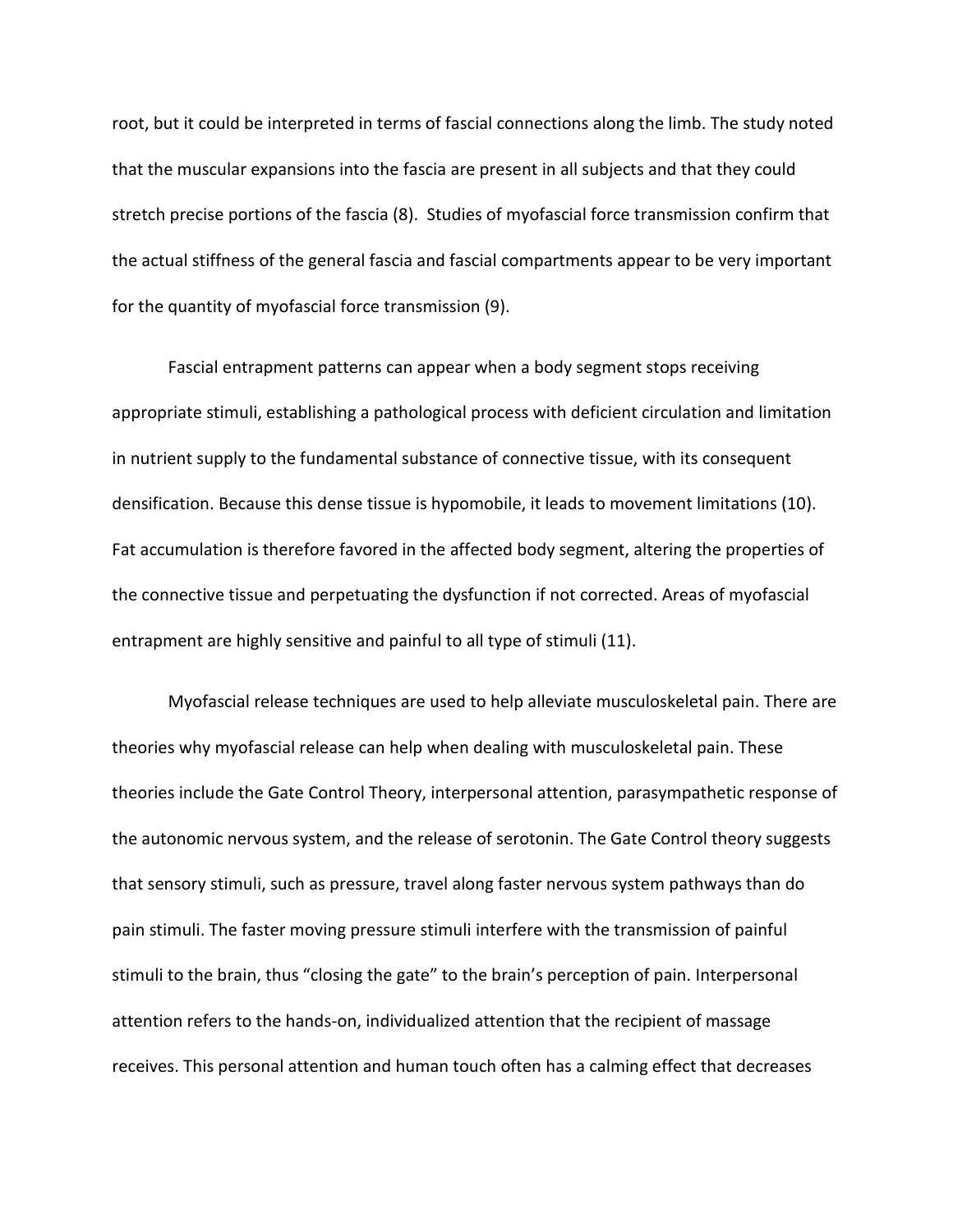the perception of pain. This relates to the parasympathetic response of the autonomic nervous system. The stimulation of a parasympathetic response decreases the release of stress hormones, anxiety, depression, and pain. The release of serotonin blocks the transmission of noxious stimuli to the brain. Other inhibitory neurotransmitters, such as endorphins, may be released by the pressure that is generated by the treatment. Myofascial release's ability to alleviate pain may relieve muscle spasm, which can be attributed to the application of direct pressure as well (12).

Myofascial release is a widely employed direct manual medicine treatment which utilizes specifically guided mechanical forces to manipulate and reduce myofascial restrictions of various somatic dysfunctions. Myofascial release, when used with other conventional treatment, is effective to provide immediate relief of pain to reduce tissue tenderness (13, 14). Additional post-treatment clinical outcomes include attenuation of edema and inflammation, reduction of analgesic use, improved muscle recovery post trauma and increased range of motion in affected joints (15, 16). Manual manipulative therapy is effective in immediate response changes in tissue texture and pain threshold with patients diagnosed with mechanical neck pain (13). Myofascial release, when used with other treatment modalities, also showed immediate reduction in pain and improved range of motion in patients with cervical myofascial dysfunction (14).

## **Discussion**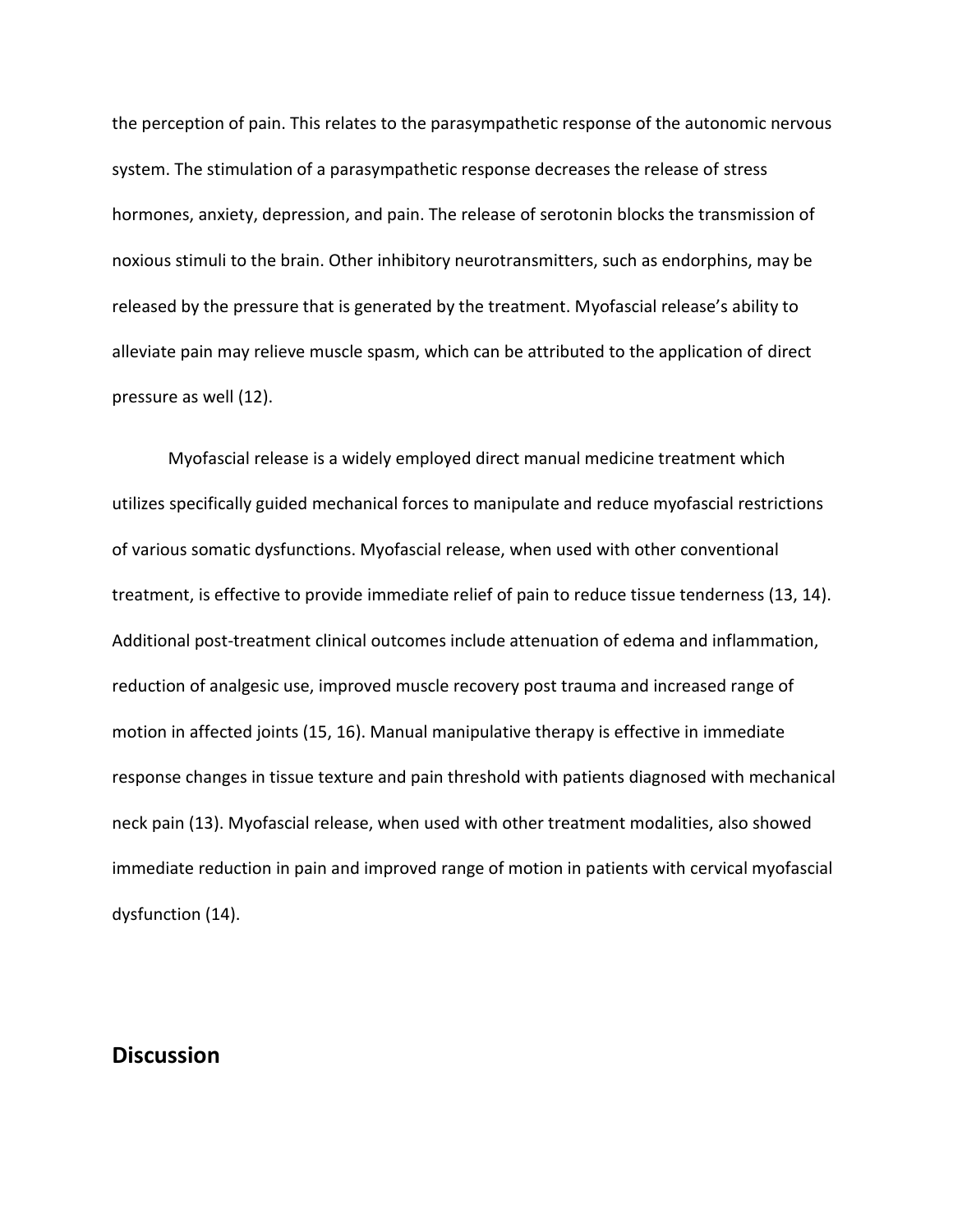Research continues to support the effectiveness of myofascial techniques from the clinical aspect down to the cellular level. Functional roles of fascia may become impaired as a result of repetitive motion injury, physical trauma and inflammation. Traumatized fascia disrupts normal biomechanics of the body, increasing tension exerted on the system and causing myofascial pain and reduced range of motion. Myofascial release is clinically effective for these types of injuries. Investigation into the molecular mechanisms and cellular effects of modeled repetitive motion strain and myofascial release on human fibroblast was constructed in vitro. Fibroblasts treated with modeled repetitive motion strain responded with morphological changes as measured by cellular actin staining, reduction in area perimeter rations and increased focal adhesion kinase activity. Fibroblasts also displayed enhanced cellular apoptosis, likely mediated by death-associated protein kinase. Fibroblasts strained by repetitive motion strain followed by myofascial release displayed attenuation in these responses (17).

Injuries, such as repetitive motion strain, result in abnormal changes to tissue texture affecting passive and active resistance to motion which in turn leads to compromised joint articulation, discomfort, pain, and reduced range of motion. Improvement in these signs and symptoms are often seen post myofascial release treatment (13, 14, 15, and 16). With these types of injuries being a result of repetitive motion strain, massage, a form of myofascial release, has now been requested in the sports field. Information continues to come out on the positive impacts it can have on muscle recovery and mood state. In a recent study designed to evaluate the effect of massage on neuromuscular recruitment, mood state, and mechanical nociceptive threshold after high intensity exercise, massage proved to be very beneficial at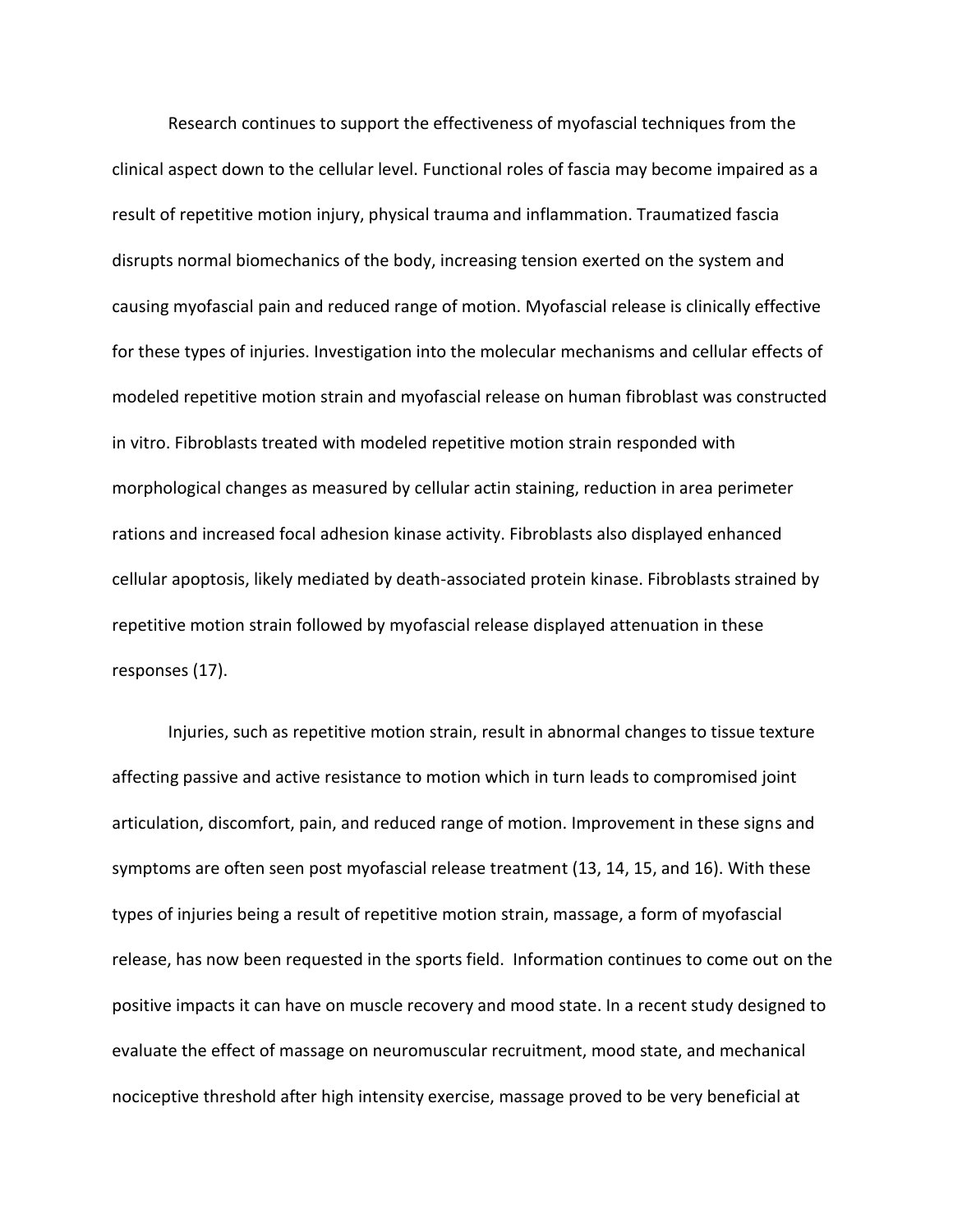reducing the muscles local fatigue (18). In this study, 62 healthy active students were randomized into two groups. These students participated in an intense training workout, and then were provide a massage treatment afterwards, or a sham treatment. Surface electromyelography of quadriceps were taken of each participant. The EMG of the quadriceps was significantly lower versus baseline after the massage treatment, but not after the sham treatment. This study offers information that massage, after intense exercise, reduces the EMG amplitude of the quadriceps (18). EMG amplitude has been associated with muscle strength, and with the relationship between muscle fiber tension and length. It has been found that acute and chronic massage treatment can increase muscle fiber length (19). Massage is commonly applied to athletes during periods of fatigue in training. Fatigue is associated with muscular fiber changes that reflect the increased effort required to maintain a given level of mechanical performance (20). The relaxation produced by massage has proved capable of reducing local fatigue rate and muscular excitability by inducing relaxation.

Other studies have also confirmed that massage may promote muscle recovery after exercise. Post exercise isokinetic knee extension recovery has been improved by quadriceps massage, as demonstrated by one study that reported a greater quantity of leg extensions after 6 minutes of massage (21). Another abstracted study found greater peak torque values after a 10 minute quadriceps massage immediately after short-term intense exercise on a cycle ergometer (22). There was also a study that tested the effect massage had on grip strength. They found that they effect of massage was greater than no massage or than placebo (23).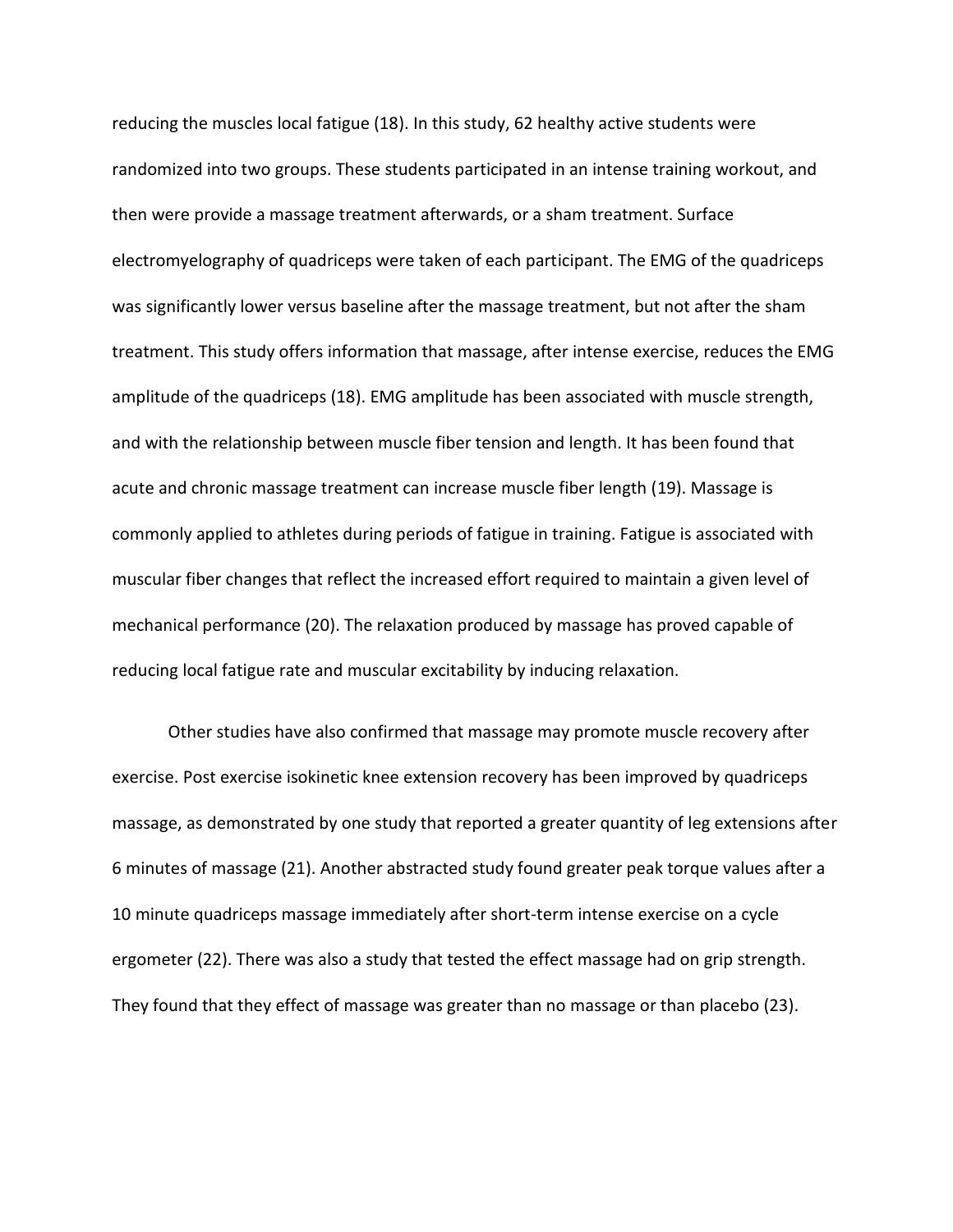Long-term effects of massage on post exercise performance may prove to be less beneficial. One study used a 20-minute classical Swedish massage performed 2 hours after maximal eccentric hamstring exercise and revealed no significant changes in peak torque. This finding suggests that massage also has a limited effect if delayed for as long as 2 hours after exercise (24). Research has also shown that there is no significance in getting a massage pre performance. Researchers using full body massage to enhance performance of athlete sprinters (25), amateur boxers (26), and those participating in field events (27) demonstrated no significant improvement in sports performance.

Myofascial release has been studied while examining ranges of motion pre and post treatment. One particular study was performed on a group of asymptomatic adults. There were 35 total subjects without a current history of neck, shoulder, or arm pain. The participants were randomly divided into 2 groups. One was the experimental group, and the other was the control group that received a sham or placebo treatment. Baseline ranges of motion were taken on each participant, and then measured after their treatment. The study found that the group that received the cervical myofascial technique done on their ligamentum nuchae had an increase in cervical flexion, extension, and left lateral flexion (28).

A study conducted in 2005, took a look at the effects of Active Release Technique on hamstring flexibility. The study took 20 male participants aged 21-30 years of age. Each participant had no previous hamstring injury. They began with a 15-minute cardiovascular warm-up consisting of jogging in place. The participants were then asked to perform a sit-andreach test. The measurements were recorded, and then active release technique was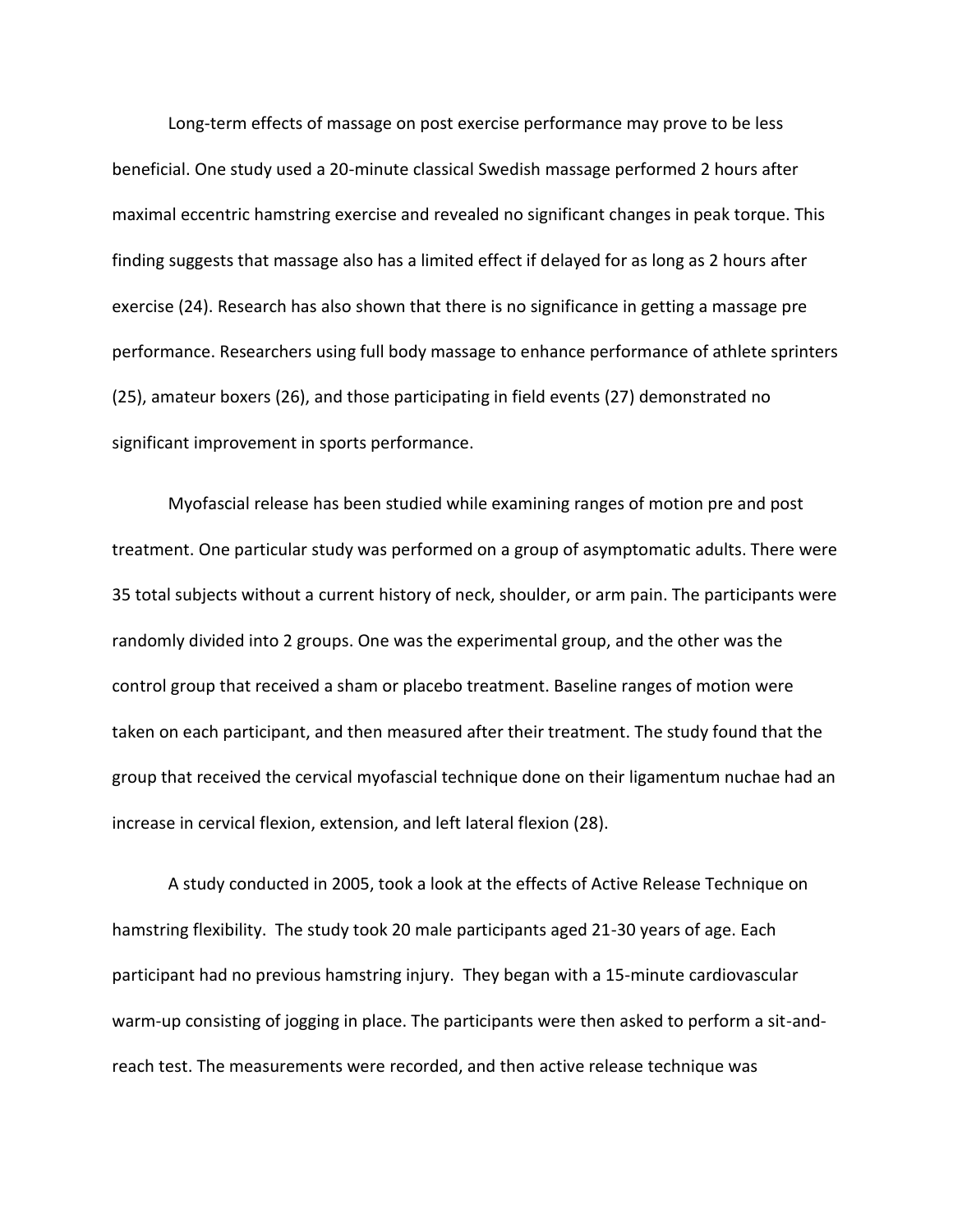performed on the participant's dorsal sacral ligament and hamstrings by a certified ART provider. Following the initial treatment the sit-and-reach test was repeated and recorded. Sitand-reach scores of all participants increased after treatment with Active Release Technique. These results suggested that a single session of Active Release Technique may increase hamstring flexibility in asymptomatic male participants (29).

Another study performed in Toronto, Canada studied the immediate effect on pain thresholds using Active Release Technique on adductor strains. Participants of the study had active adductor strain injuries. Active Release Technique was used to treat the area of injury. Subjects provided verbal pain threshold feedback during the use of a pressure algometer at the completion of each Active Release Technique treatment. The study demonstrated that the areas treated saw an increase in their pain threshold (30).

Fryer and Hodgson concluded that latent trigger points in the upper trapezius muscle treated with muscle pressure release technique elicited improved sensitivity to pressure. These authors concluded a significant increase in the mean pain pressure threshold following treatment protocols but not following sham treatments (31).

Aguilera investigated the immediate effects of ischemic compression and ultrasound for the treatment of myofascial trigger points in the trapezius. Data were collected using active range of motion, surface electromyography, and pain threshold using an algometer. The results suggest that ischemic compression improved active range of motion, decreased muscle activity as measured using electromyography, and increased pain threshold. These results suggest that pain sensitivity can be improved with manual soft tissue techniques utilizing compression (32).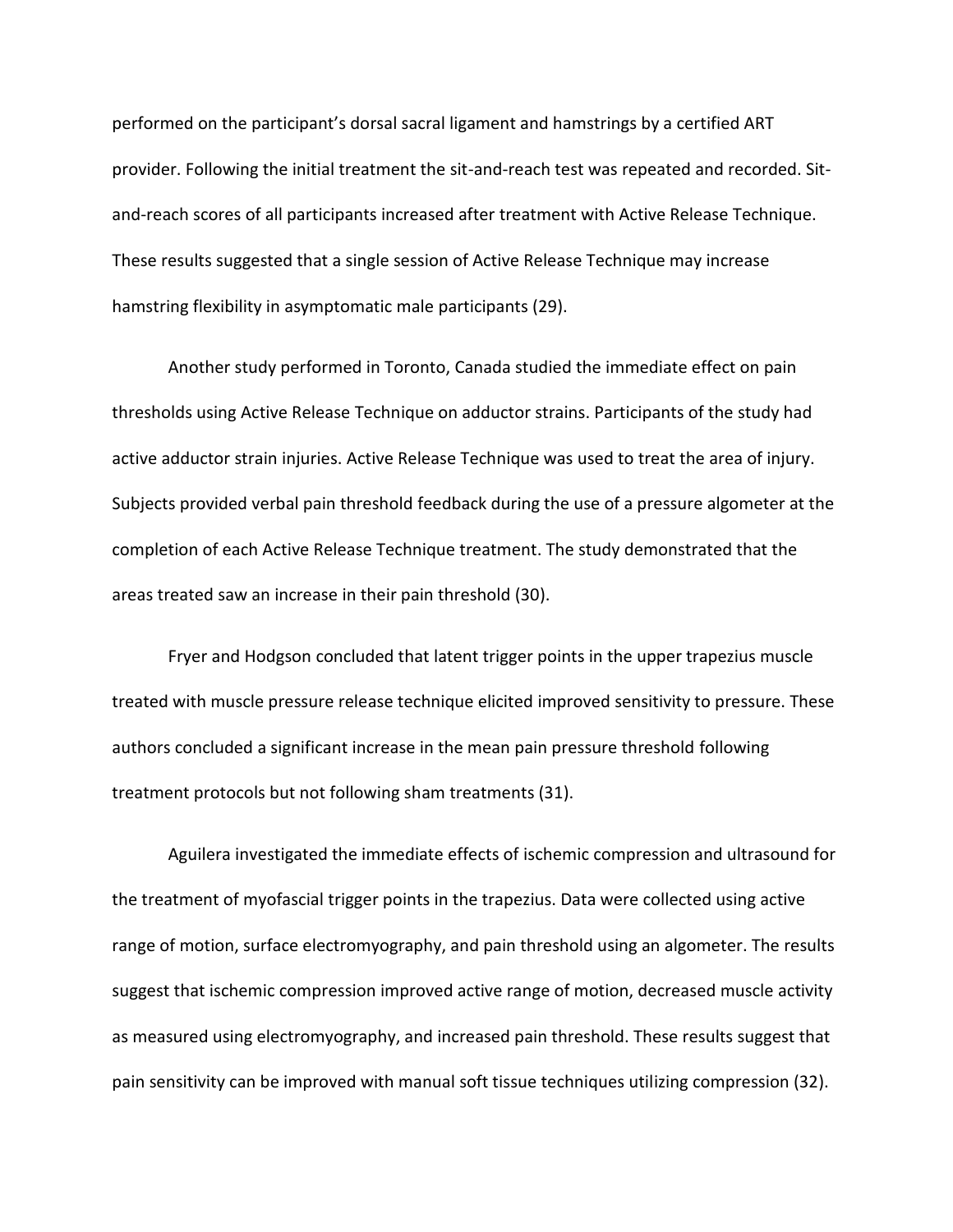Fernandez-de-las-Penas analyzed the immediate effects of a single treatment session of ischemic compression technique in comparison with transverse friction massage for cervical myofascial trigger point tenderness. Data were collected using a pressure algometer to obtain pain pressure threshold and visual analog scale for pain levels. The results concluded that each technique increased pain thresholds with no significant difference between treatment groups. These results also confirm that manual soft tissue techniques utilizing compression can improve tissues pain sensitivity (30).

Myofascial Release techniques can also play a role in treating peripheral nerve entraptments. Muscles that are constantly being contracted can theoretically compress or apply excessive tensile loading along the course of a nerve (Sajko). A case report about an elite pitching prospect was proposed with dealing with this exact mechanism of injury. The pitcher was dealing with some pain at the elbow and some numbness along the dorsum side of his hand, particularly the thumb and index fingers. The thought process for this case was nerve compression from the decelerating muscles used during the throwing motion. When these muscles undergo eccentric loading they can compress or apply excessive tensile loading along the course of the radial nerve. Treatment for this injury consisted of rest and myofascial release to the involved musculature. Resolution of symptomatology was swift after the conservative management approach was taken (33).

Another case report detailed a pudendal nerve entraptment case in a cyclist, while using Active Release Technique on the obturator internus. The patient reported with 9/10 pain in the penis and perineum, and caused fasciculations in the surrounding buttock musculature. Pain on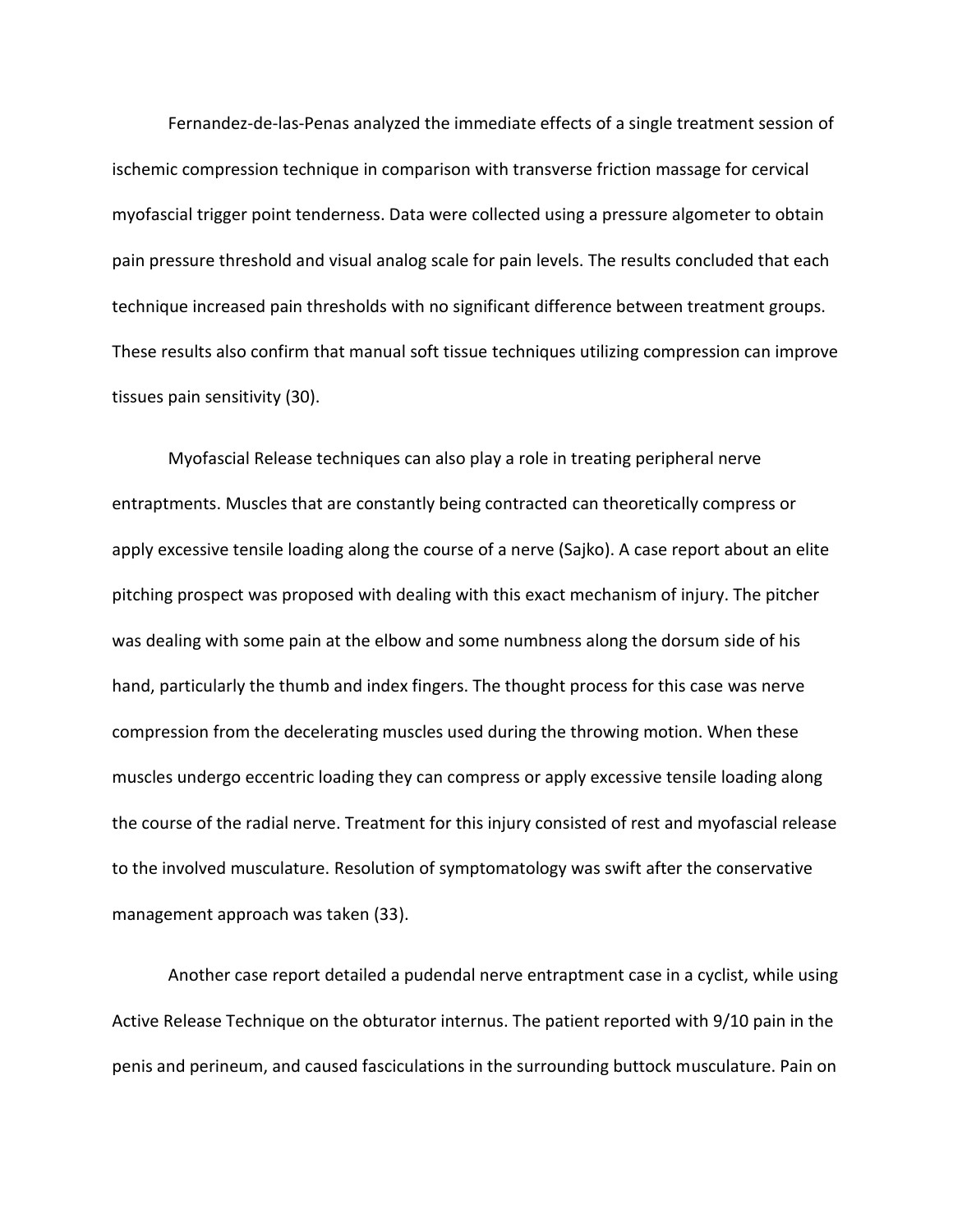palpation was located at the sciatic notch. He was treated with an obturator internus Active Release Technique protocol. After two weeks of treatment the pain was down to a 5/10, and the patient began cycling again. After 4 weeks of treatment the pain went down to a 1/10 while continuing to cycle. 8 weeks later the pain in his penis and perineum had resolved, and the patient was symptom free (34).

Another study testing the efficacy of ischemic compression for treating carpal tunnel was performed recently. 55 patients suffering from carpal tunnel syndrome were randomized into 2 groups. 37 patients received 15 experimental treatments that consisted of ischemic compression of trigger points located in the axilla of the shoulder, the length of the biceps muscle, at the bicipital aponeurosis, and at the pronator teres muscle at the hollow of the elbow. 18 patients received a control treatment involving ischemic compression on trigger points located in the deltoid muscle, supraspinatus muscle, and the infraspinatus muscle. Outcome measures evaluations were completed at baseline, after 15 treatments, then 30 days following the treatment, and 6 months after that. A significant reduction of symptoms was only noted in the experimental group (35). The study demonstrates that the sites chosen to apply the myofascial technique may make a difference in a patient's outcome.

It has been demonstrated that Myofascial release techniques are beneficial for individuals recovering from myofascial injuries. Myofascial release techniques have also shown benefits in areas other than the musculoskeletal system as well. Recently, massage has been shown to increase tidal volume after lung or heart transplant by 30%. It was shown to increase percutaneous oxygen saturation by 1.6%. This study also demonstrated a reduction in central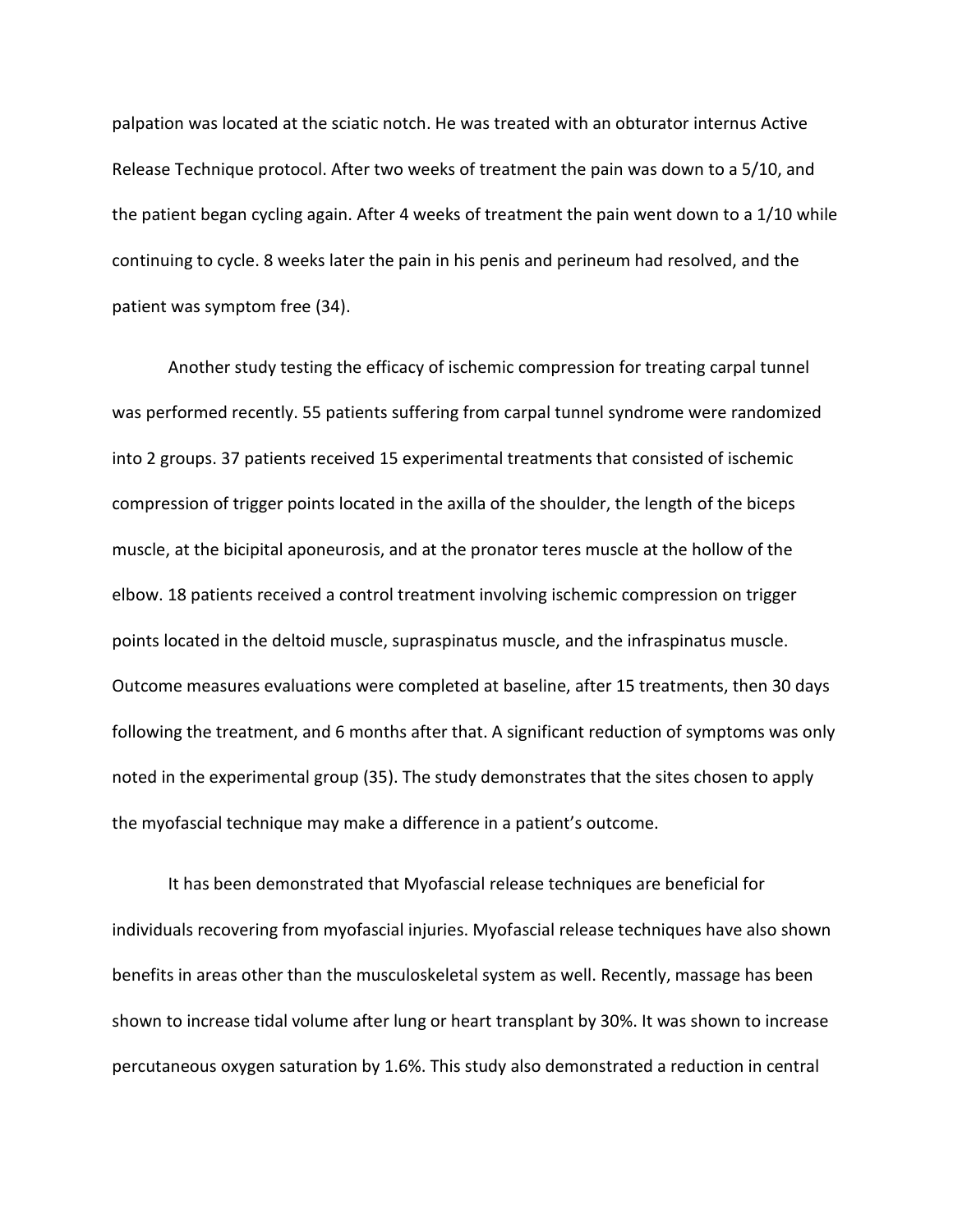venous pressure, and a reduction in pulmonary resistance (36). These resultant effects may, in turn, contribute to a reduction in blood pressure, as it has been shown that an increase in oxygen saturation may diminish activation of the rennin-angiotensin pathway. A deactivation of this pathway will lower serum sodium concentrations by decreasing the production of aldosterone and reducing vasopressor responses via angiotensin 2 productions (37).

Massage has also been shown to decrease post surgery edema in patients (38). Edema is usually caused by a mismatch in hydrostatic or oncotic pressure, which implies that massage may positively modify some of the vascular and lymphoreticular irregularities in patients. These effects, in turn, may have an effect on decreasing someone's blood pressure (37).The effects of massage on blood pressure may have a cellular pathway as well. By stretching tissue through massage there may be a change in fibroblast length and size. The associated cellular adjustments stimulated by this change include modification of signal transduction, mRNA and ribosome location, transcriptional events, cell adhesion dynamics, and production of extracellular matrix (39).

In a recent study, massage therapy was shown to decrease blood pressure. Blood pressures were take pre and post treatment and a reduction in systolic, diastolic, and mean arterial pressures were noted. A reduction in heart rate was also noted. Results in this study demonstrated an average systolic pressure reduction of 10.4 mm HG, a diastolic reduction of 5.3 mm Hg, and a mean arterial pressure reduction of 7.0 mm Hg. The study also demonstrated an average heart rate reduction of 10.8 beats per minute (37).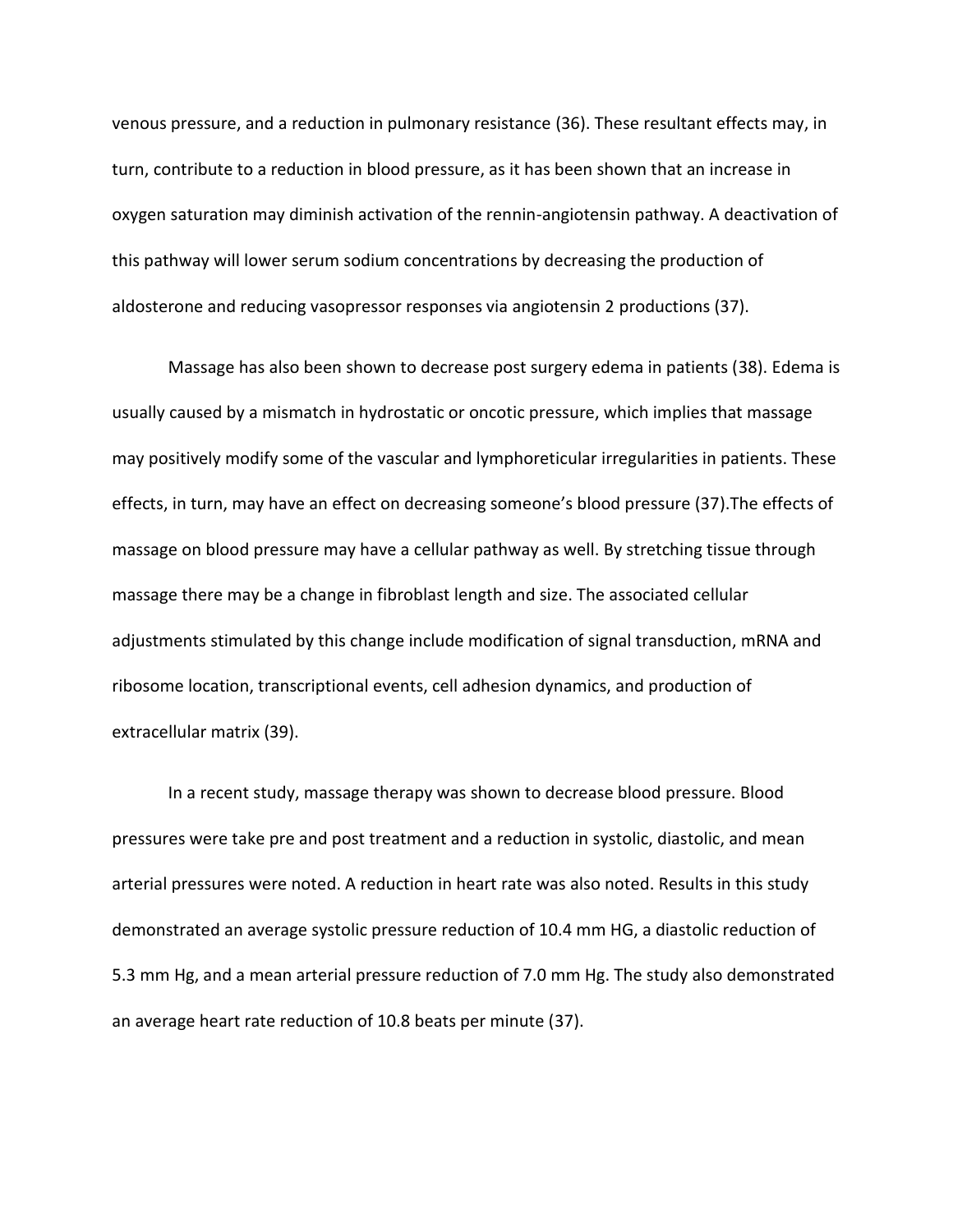In another study conducted, it showed that myofascial induction therapies such as, suboccipital muscle technique, compression of fourth intracranial ventricle, and deep cervical fascia technique. During this study, an experimental group was chosen to have the treatments performed, and a control group was selected to have no treatment. According to this studies calculation, the experimental group had a decrease in state anxiety. Also measured was the participant's blood pressure and heart rate. The control group saw no change in their measurements, while the experimental group saw their systolic blood pressure, and heart rate decrease (40).

Myofascial release has also been shown to be beneficial to patients dealing with fibromyalgia. Know as the cause to fibromyalgia is still unknown, there are many hypothesis that exist that try to explain the etiology behind this chronic syndrome. Some studies have shown that the perception of pain in fibromyalgia is related to central nervous system modifications that translate into the amplification of nociceptive impulses (41). This phenomenon is called central sensitization, and it is believed to result from the plasticity of neuronal synapses in response to previous painful experiences. Different degrees of central sensitization have been described, explaining the variations in pain reported by fibromyalgia patients. Although there is no specific peripheral tissue anatomy that characterizes fibromyalgia, it does not diminish the importance of peripheral nociceptive mechanisms (42, 43). Central sensitization leads peripheral pain generators to trigger major nociceptive impulses that will in turn increase central sensitization. The most frequent peripheral pain generators in fibromyalgia include myofascial trigger points, degenerative joint disease, inflammatory joint disease, bursitis, tendinitis, development alterations, hypermobility syndrome, neuropathic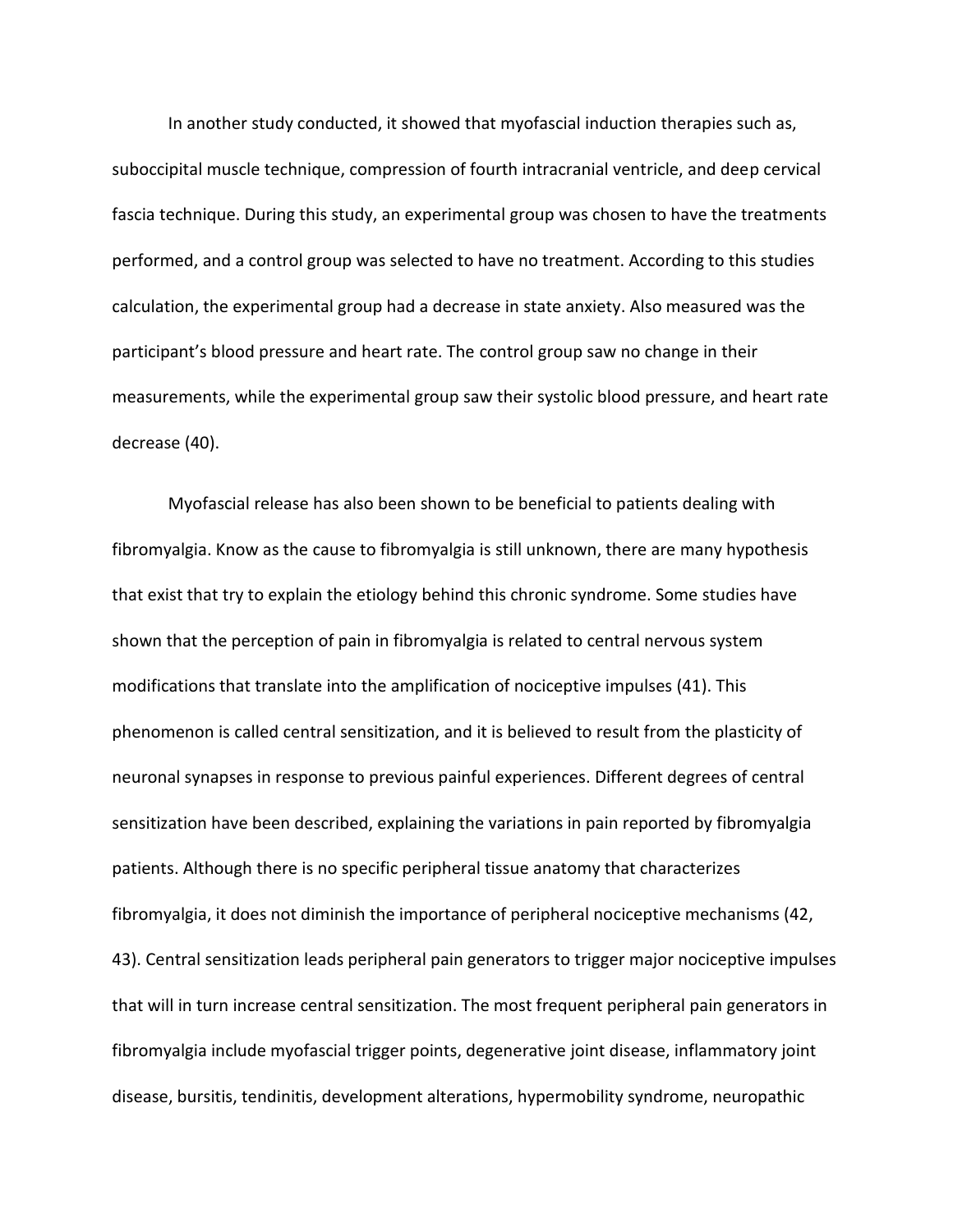pain, injuries, trauma, repeated muscle pulls, visceral pain, disk herniation, spinal stenosis, and recurrent cephalgia (44, 45). There is no evidence of muscle disease in fibromyalgia, but there are reports of dysfunction in intramuscular connective tissue or fascia. This inflamed fascia can trigger a peripheral nociceptive stimulus that can lead to central sensitization in fibromyalgia (46, 47, and 48). Immunohistochemical studies of fascial tissue biopsies reveal an increase in collagen levels and inflammation mediators in connective tissue surrounding muscle cells (46). In line with these findings, studies suggest that there are latent and active trigger points in patients with fibromyalgia and myofascial pain syndrome (47, 48, 49, and 50).

In a recent study performed to test the benefits of massage-myofascial therapy on pain, anxiety, quality of sleep, depression, and quality of life in patients with fibromyalgia. The study was a randomized controlled clinical trial performed on 74 fibromyalgia patients. These patients were randomly assigned to an experimental group and a control group. The experimental group received massage-myofascial release therapy, and the control group received a sham or placebo treatment. Pain, anxiety, quality of sleep, depression, and quality of life were determined at baseline, right after they received the treatment, and at 1 month and 6 months. Immediately after treatment and at 1 month follow up, anxiety levels, quality of sleep, pain, and quality of life were improved in the experimental group over the placebo group. However, at 6 months post intervention, there were only significant differences in the quality of sleep index. This study demonstrated that massage-myofascial release therapy reduces the sensitivity to pain at tender points in patients with fibromyalgia, improving pain perception. Release of fascial restrictions also demonstrated a reduction of anxiety levels, and an improvement in the quality of sleep (51).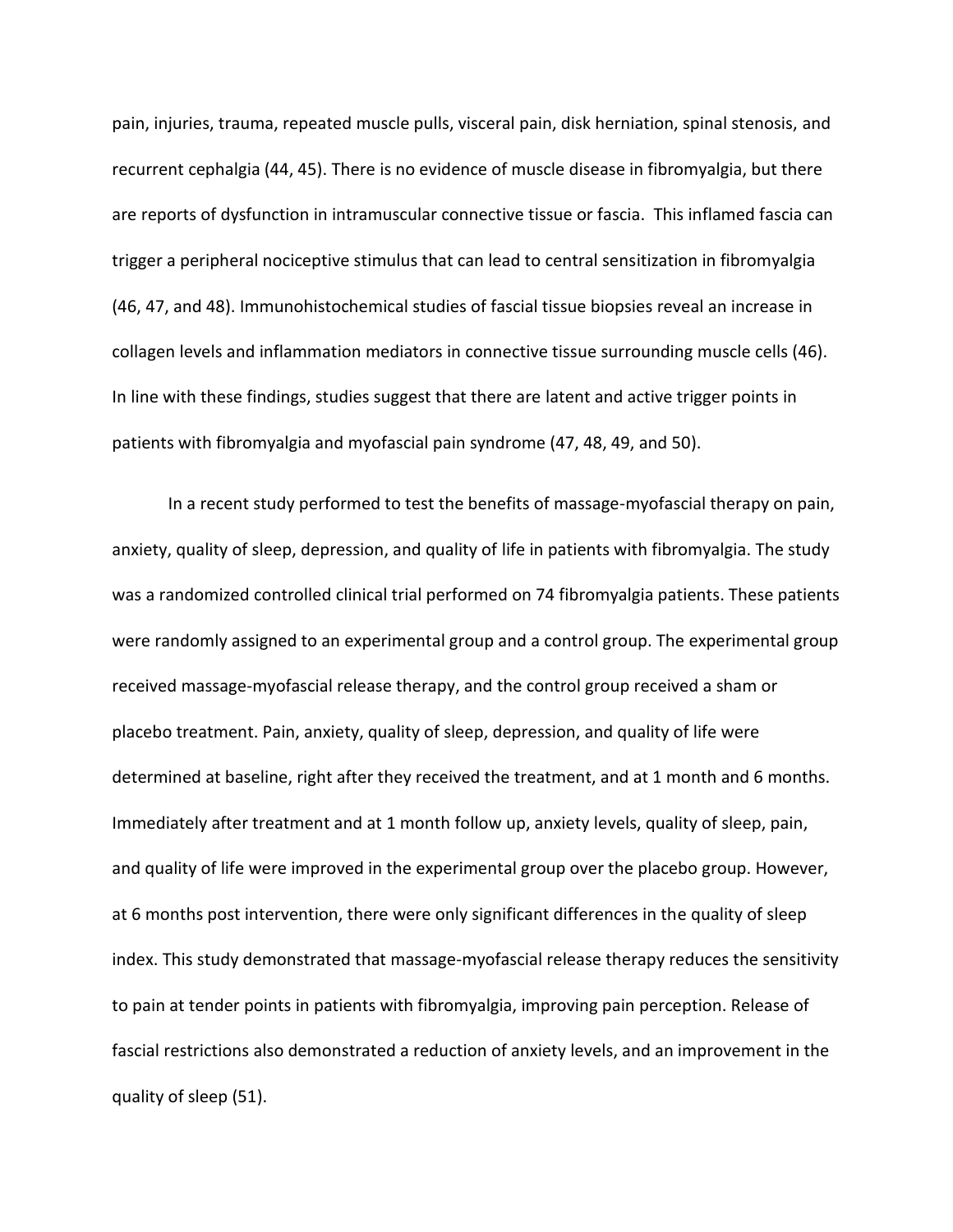Now, not all soft tissue or myofascial release techniques are going to provide the same benefits. It will vary from technique to technique, and the results will vary from technique to technique. In a recent study conducted in 2006 at the National University of Health Sciences Massage Therapy Clinic, different types of massages were used on their subjects and the results varied accordingly. In this study the patient's blood pressure was measured on 150 current adult massage therapy clients with blood pressures lower than 150/95. Their blood pressure was measured before and after a therapeutic massage. Results showed that certain types of massage had more of an impact than others. In this study there were 6 different types of massage. Some types lowered the blood pressure, and some types increased the blood pressure. The six types of massage were Swedish massage, deep tissue massage, myofascial release, sports massage, trigger point therapy, and craniosacral therapy. The type of massage proved to be the most significant factor in this study. The technique that used significantly less pressure, like Swedish massage, showed a decrease in blood pressure. The techniques that used high levels of pressure, like trigger point therapy and sports massage, showed an increase in blood pressure (52). This study shows that results can vary with what type of myofacscial technique is used, and how much pressure is applied while using the technique.

Other studies have shown the benefits of massage for dealing with patients with dysmenorrhea. The effects of massage therapy on dysmenorrhea caused by endometriosis were studied to track women's quality of life after being diagnosed with endometriosis. This studied examined 23 patients with endometriosis, and the visual analog scale and McGill questionnaires were given once before massage therapy, and then twice after. The intervention lasted 20 min, and was conducted at specific points of the abdomen, side, and the back of the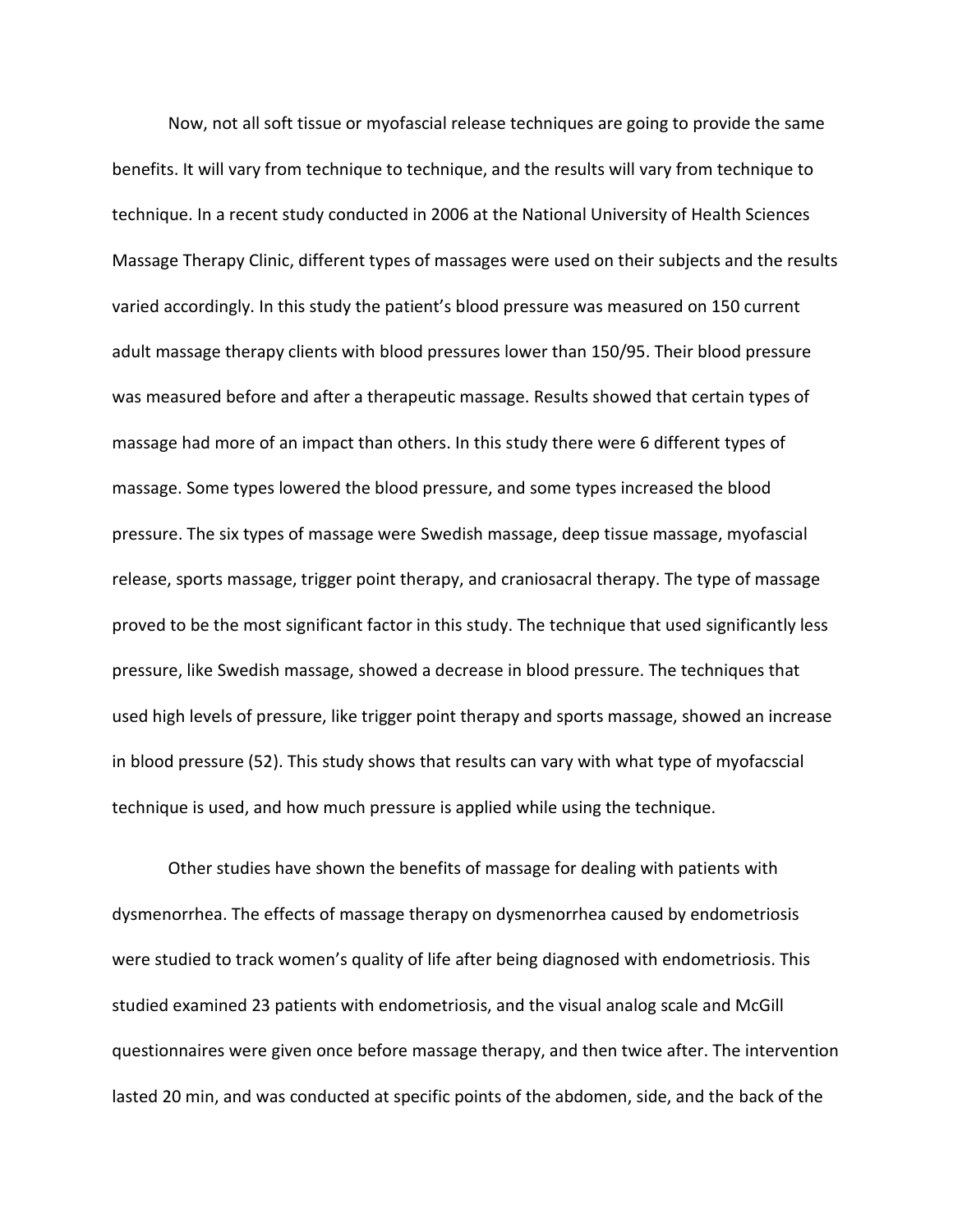sacrum. The results showed decreased in pain intensity after the intervention, and 6 weeks after the intervention (54).

Overall myofascial release techniques offer a wide variety of benefits. Along with these benefits come side effects as well. In a recent study on the side effects of massage care, it was demonstrated that 10% of clients receiving massage care had a minor negative side effect. These minor negative side effects were listed as bruising, headache, fatigue, and increased discomfort or soreness. Discomfort and soreness made up 9% of the 10% that had a minor negative side effect (53).

## **Conclusion**

Myofascial release treatments are very diverse, and can vary in their application, but when applied to injuries involving the myofascial tissue, they seem to be very effective. Myofascial release is a hands-on manual therapy that applies force directly to the specific tissue involved. These techniques rely on the provider's sense of touch and perception to find the affected tissues involved. Treatments will vary in pressure, duration, motion, and tension. Due to this variation results and outcomes may vary as well. Providers usually rely on palpation and patient's symptomatology to find an inflamed or fibrotic area. The goal of these treatments is to loosen up or relax these tightened areas found in the soft tissues of the human body. Treatments are designed to relieve these irritated areas, and hopefully when doing so, relieve symptoms as well. When applied appropriately and in a timely manner these soft tissue or myofascial techniques have proved themselves as an effective treatment.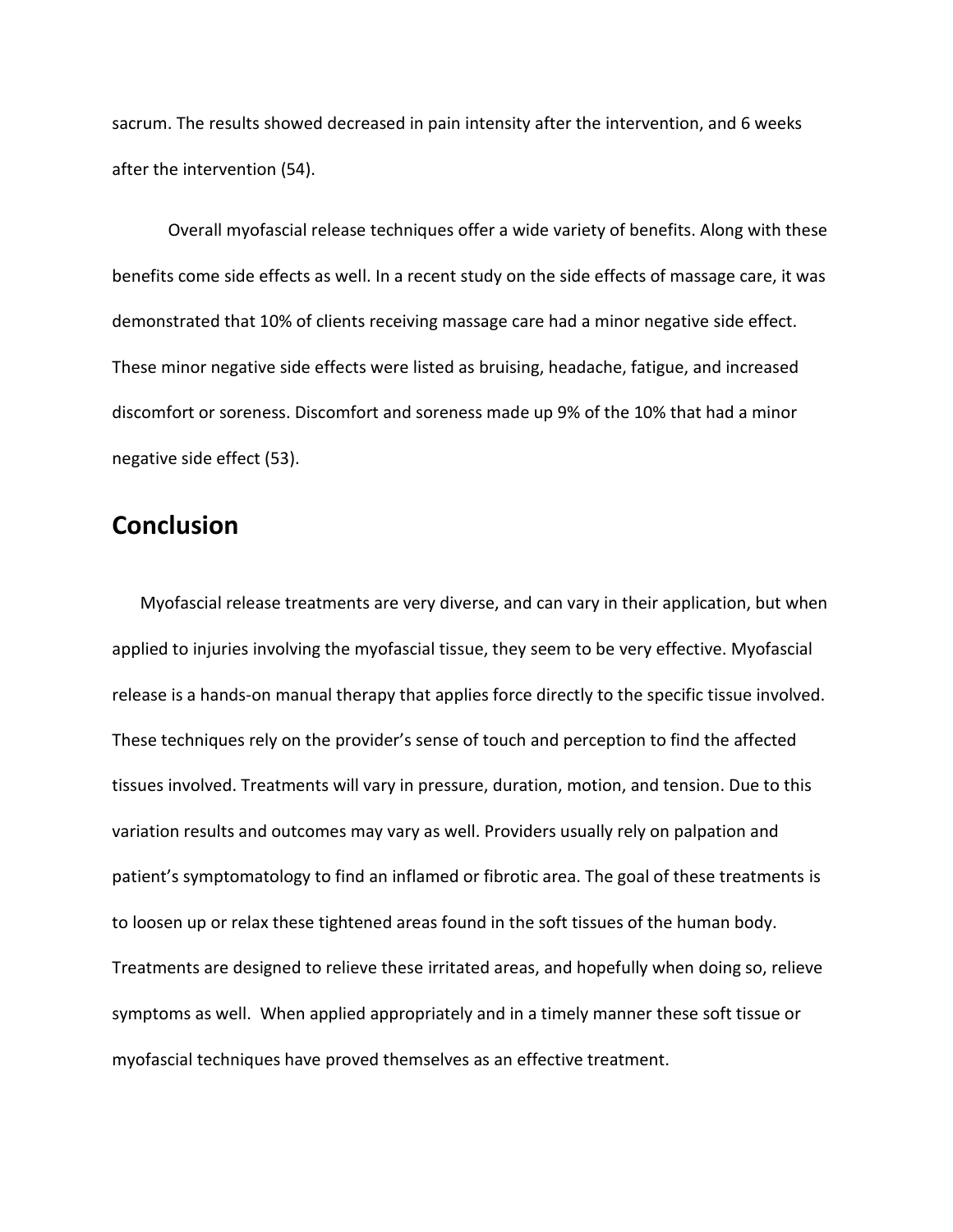#### **REFERENCES**

- 1. Dressendorfer R. Myofascial Pain Syndrome. *CINAHL Rehabilitation Guide* [serial online]. April 16, 2010;Available from: Rehabilitation Reference Center, Ipswich, MA. Accessed March 31, 2011.
- 2. Lo W. THE ROLE OF MYOFASCIAL TRIGGER POINTS IN MUSCULAR PAIN. *SportEX Dynamics* [serial online]. October 2010;(26):23-27. Available from: SPORTDiscus with Full Text, Ipswich, MA. Accessed April 1, 2011.
- 3. Curran PF, Fiore RD, Crisco JJ. A comparison of the pressure exerted on soft tissue by 2 myofascial rollers. J Sports Rehab 2008; 17(4): 432-442. Available at: [http://web.ebscohost.com/ehost/pdf?vid=8&hid=102&sid=c1bfcbae-4e91-4e99-90c3](http://web.ebscohost.com/ehost/pdf?vid=8&hid=102&sid=c1bfcbae-4e91-4e99-90c3-a8a4d21a82sf%40sessionmgr107) [a8a4d21a82sf%40sessionmgr107.](http://web.ebscohost.com/ehost/pdf?vid=8&hid=102&sid=c1bfcbae-4e91-4e99-90c3-a8a4d21a82sf%40sessionmgr107) Accessed May 18, 2011.
- 4. Stone JA. Myofascial release. Athl Ther Today. 2000; 5(4): 34-35. Available at: http://ebscohost.com/ehost/pdf?vid= 32&hid=102&sid=c1bfcbae-4e91-4e99-90c3 a8a4d21a82cf%40sessionmgr107. Accessed May 18, 2011.
- 5. Duncan, Ruth. "Modern Myofascial Release." *SportsEx Dynamics* (2008): 14-16. Print.
- 6. Hammer, Warren. "Integrative Fascial Release and Functional Testing." *EbscoHost* 9.1 (2000): 13-16. Print.
- 7. Barker PJ, Briggs CA. Attachments of the posterior layer of lumbar fascia. Spine 1999; 24(17): 1757-64.
- 8. Day, Julie Ann, Carla Stecco, and Antonio Stecco. "Application of Fascial Manipulation© Technique in Chronic Shoulder Pain—Anatomical Basis and Clinical Implications." *Journal of Bodywork and Movement Therapies* 13.2 (2009): 128-35. Print.
- 9. Huijing, P., Baan, G., 2003. Myofascial force transmission: muscle relative position and length determine agonist and synergist muscle force. Journal of Applied Physiology 94, 1092-1107.
- 10. A. Pilat, Myofascial Therapies: Myofascial Induction, McGraw-Hill, Madrid, Spain, 2003.
- 11. R.L. Schultz and R. Feitis, The Endless Web, Fascial Anatomy and Physical Reality, North Alantis Books, Berkeley, calif, USA, 1996.
- 12. Paloni, John. "Review of Myofascial Release as an Effective Massage Therapy Technique." *Athletic Therapy Today* 14.5 (2009): 30-34. Print.
- 13. Fernandez de las Penas C, Alonso-Blanco C, Fernandez-Carnero J, Miangolarra-Page JC. The immediate effect of ischemic compression technique and transverse friction massage on tenderness of active and latent myofascial trigger points: a pilot study. J. Bodywork Mov Ther 2005;9(4):298-309.
- 14. Hou CR, Tsai LC, Cheng KF, Chung KC, Hong CZ. Immediate effects of various physical therapeutic modalities on cervical myofascial pain and trigger-point sensitivity. Arch Phys Med Rehabil 2002;83(10): 1406-14.
- 15. Andersson GB, Lucente T, Davis AM, Kappler RE, Lipton JA, Leurgans S. A comparison of osteopathic spinal manipulation with standard care for patients with low back pain. N Engl J Med 1999; 341(19): 1426-31.
- 16. Sucher BM. Myofascial release of carpal tunnel syndrome. J Am Osteopath Assoc 1993; 93(1): 92-4. 100-1.
- 17. Meltzer, Kate R., Thanh V. Cao, Joseph F. Schad, Hollis King, Scott T. Stroll, and Paul R. Standley. "In Vitro Modeling of Repetitive Motion Injury and Myofascial Release." *J Bodyw Mov Ther* 14.2 (2010): 162-71. *Pub Med*. Web. 5 June 2011.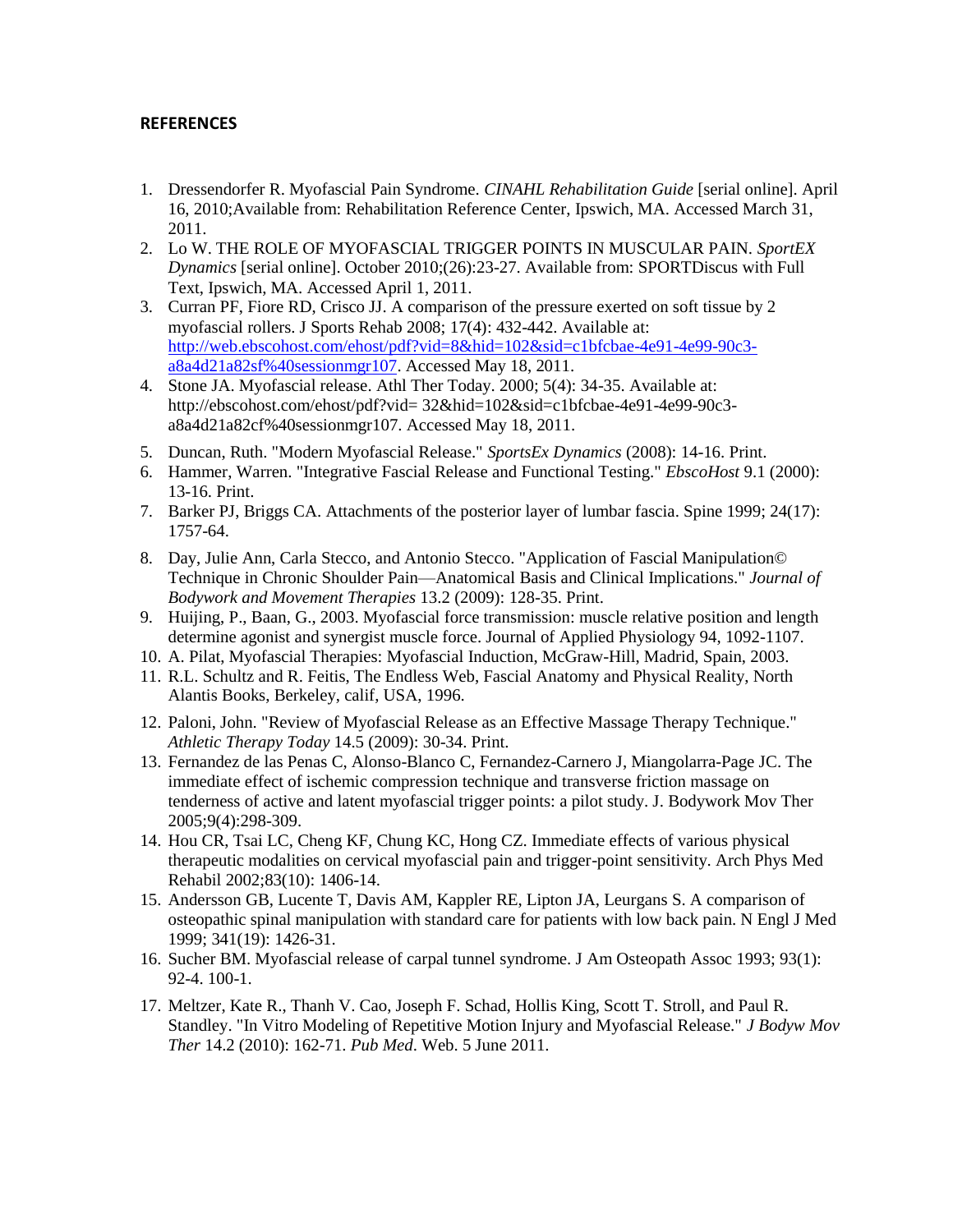- 18. Arroyo-Morales, Manuel, Nicolas Olea, Marin Manuel Martínez, Amparo Hidalgo-Lozano, Concepción Ruiz-Rodríguez, and Lourdes Díaz-Rodríguez. "Psychophysiological Effects of Massage-Myofascial Release After Exercise: A Randomized Sham-Control Study." *The Journal of Alternative and Complementary Medicine* 14.10 (2008): 1223-229. Print.
- 19. Wiktorsson-Moller M, Oberg B, Ekstrand J, Gillquist J. Effects of warming up, massage, and stretching on range of motion and muscle strength in the lower extremity. Am J Sports Med 1983; 11:249-252.
- 20. Orizio C. Muscle fatigue monitored by force, surface mechanomyogram and EMG. In: Nigg B, MacIsntosh BR, Mester J, eds. Biomechanics and Biology of Movement. Champaign, IL: Human Kinetics, 2000.
- 21. Rinder AN, Sutherland CJ. An investigation of the effects of massage on quadriceps performance after exercise fatigue. Compliment Ther Nurs Midwifery 1995;1:99-102.
- 22. Ask N, Oxelbeck U. Lundeberg T, Tesch PA. The influence of massage on quadriceps function after exhaustive exercise. Med Sci Sports Exerc 1987;19(Suppl 2):S23.
- 23. Brooks, Carol P., Lynda D. Wooduff, Linda L. Wright, and Robert Donatelli. "The Immediate Effects of Manual Massage on Power-Grip Performance After Maximal Exercise in Healthy Adults. "The Journal of Alternative and Complementary Medicine 11.6 (2005): 1093-101. Pub Med. Web. 5 June 2011.
- 24. Hilbert JE, Sforzo GA, Swenson T. The effects of massage on delayed onset muscle soreness. Br J Sports Med 2003;37: 72-75.
- 25. Harmer PA. The effect of pre-performance massage on stride frequency in sprinters. Athletic Train 1991;26: 55-59.
- 26. Hemmings B. Smith M, Graydon J, Dyson R. Effects of massage on physiological restoration, perceived recovery, and repeated sports performance. Br J Sports Med 2003;34: 109-115
- 27. Robertson A, Watt JM, Galloway SDR. Effects of leg massage on recovery from high intensity cycling exercise. Br J Sports Med 2004;38: 173-176.
- 28. Saiz-Llamosas, Jose R., Antonio M. Fernandez-Perez, Manual F. Fajardo-Rodriguez, Andrezj Pilat, Gerald Valenza-Demet, and Cesar Fernandez de las Penas. "Changes in Neck Mobility and Pressure Pain Threshold Levels Following a Cervical Myofascial Induction Technique in Pain-Free healthy Subjects. "Journal of Manipulative and Physiological Therapeutics 32.5 (2009): 352- 57. Pub Med. Web. 18 May 2011.
- 29. George, J., A. Tunstall, R. Tepe, and C. Skaggs. "The Effects of Active Release Technique on Hamstring Flexibility: A Pilot Study." Journal of Manipulative and Physiological Therapeutics 29.3 (2006): 224-27. Pub Med. Web. 10 June 2011.
- 30. Robb, Andrew, and Jason Pajaczkowski. "Immediate Effect on Pain Thresholds Using Active Release Technique on Adductor Strains: Pilot Study. "Journal of Bodywork & Movement Therapies 15 (2011): 57-62. Pub Med. Web. May-June 2011.
- 31. Fryer, G., Hodgson, L., 2005. The effect of manual pressure release on myofascial triggers in the upper trapezius muscle. Journal of Bodywork and Movement Therapies 9 (4), 248-255.
- 32. Aguilera, J.F., Martin, D., Masnet, R., Botella, A., Soler, L., Morell, F., 2009. Immediate effects of ultrasound and ischemic compression techniques for the treatment of trapezius latent myofascial trigger points in health subjects: a randomized controlled study. Journal of Manipualtive Physiological Therapy 515-520.
- 33. Robb, Andrew, and Sandy Sajko. Conservative management of posterior interosseous neuropathy in an elite baseball pitcher's return to play: a case report and review of the literature. J Can Chiropr Assoc 2009; 53(4) 300-10. Pub Med. Web. June 2011.
- 34. Durante JA, Macintyre IG. Pudendal nerve entrapment in an Ironman athlete: a case report. J Can Chiropr Assoc. 2010 Dec;54(4):276-81. Pub Med. Web. May 2011.
- 35. Hains G, Descarreaux M, lamy AM, Hains F. J Can Chiropr Assoc. 2010 Sep;54(3): 155-63. Pub Med. Web. May 2011.